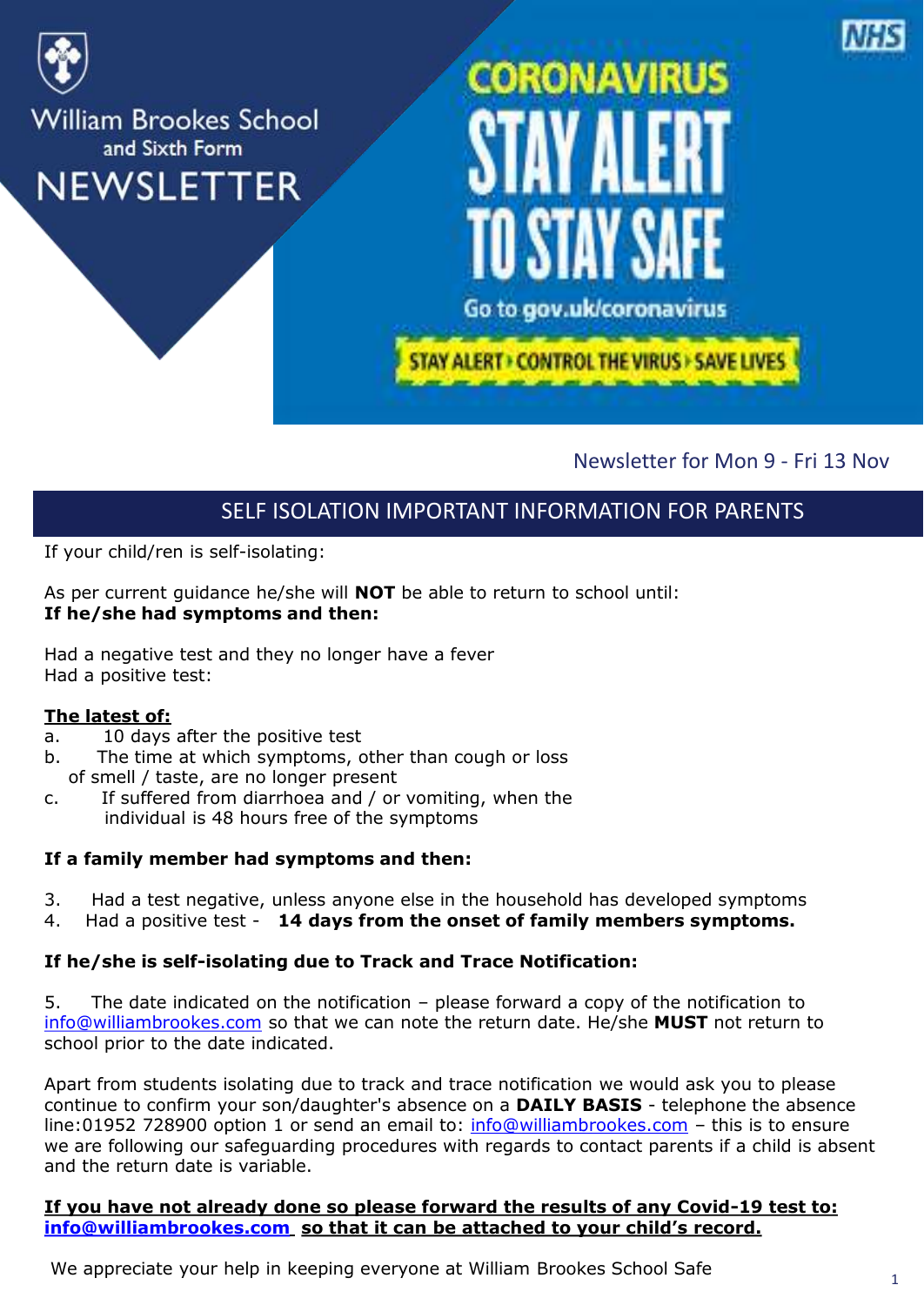

## **DIARY EVENTS**

CONGRATULATION  $\mathsf{s}$ 

#### Newsletter for Mon 9 - Fri 13 Nov

#### YOUNG CITIZEN AWARD 2020 RECIPIENT

A William Brookes Student, Niamh, has received Broseley Town Council's Young Certificate Of The Year Award 2020. William Brookes would like to extend our congratulations to Niamh for her outstanding achievement to receive such an accolade.

Niamh was nominated by several people in Broseley for her 'kindness and enthusiasm for helping others during the Coronavirus Pandemic', this was through her part time job where she was commended for helping family friends, who were shielding, with shopping and collecting their prescriptions.

On Friday 30 October 2020, Niamh was invited to the town council's offices to receive her certificate and prize, from Broseley Deputy Mayor.

I'm sure you will agree that this a great achievement for Niamh, and with these unprecedented times we are in at the moment, it is lovely to hear of positive news.

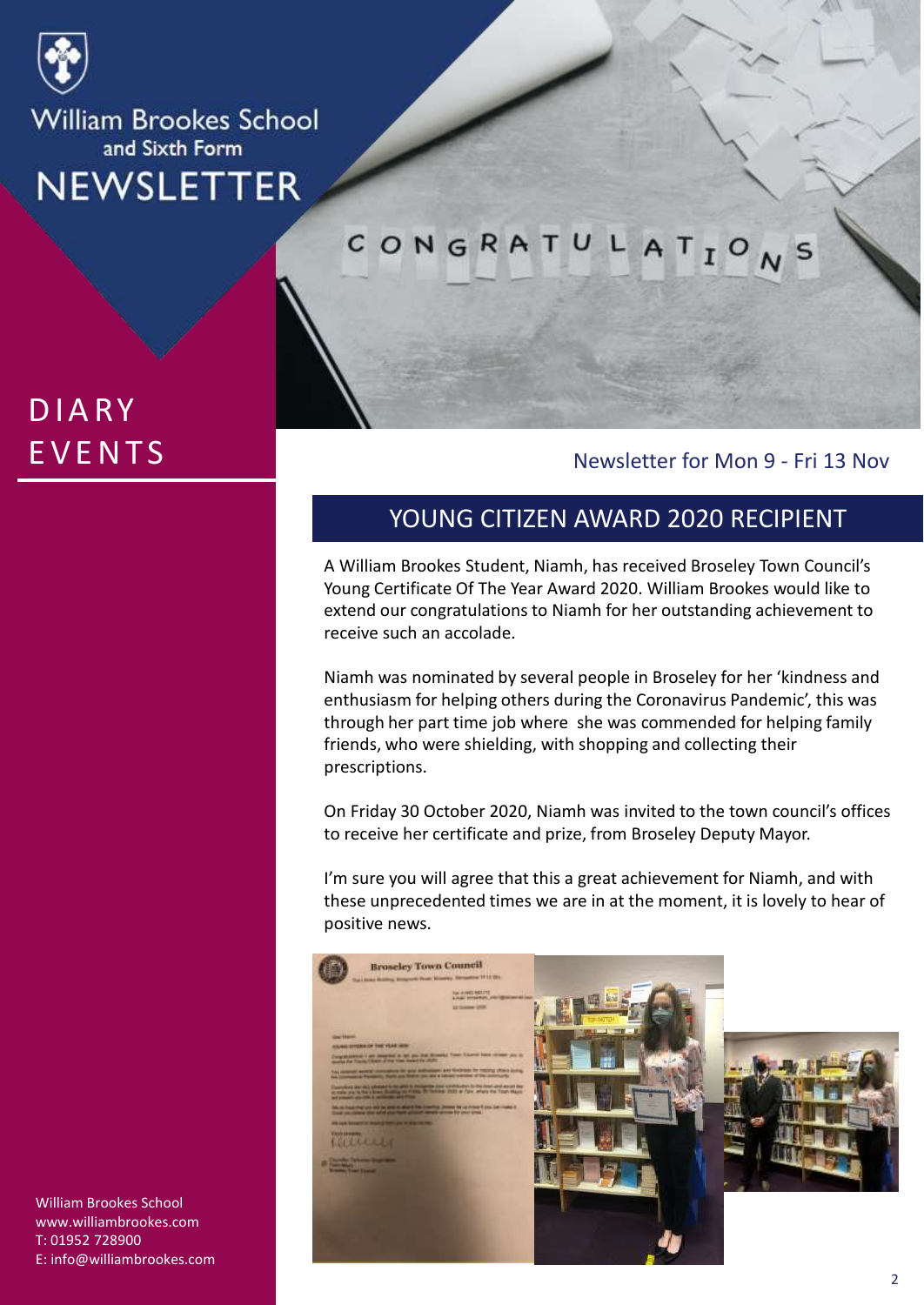

Newsletter for Mon 9 - Fri 13 Nov

#### HALLOWEEN COMPETITION

Students in Year 8, and some from Year 9, have been working hard over half-term writing some fantastic Halloween stories to be judged by residents at Wheatlands Care Home, Much Wenlock. Below are some extracts from their work:

#### **Year 8**



- When Noah reached the door, the house looked like a monstrosity of a building, towering over him making his skin crawl. Two goblin statues were sat on the roof of the old grotty building and baskets swayed in the wind. (Abigail M)
- When they got to the window, they both felt something touch their shoulders. They both shuddered, both said at the same time, "You felt that too!" (Connie G)
- Her cold dead eyes were tearing up. "Now mortal it's time I tell you why we are here!" That there, was once my home. I lived there with my mama and papa…until my mama passed…" (Sophia S)
- She was suspended upside down in a coma sort of thing by a purple stalactite, and she was wearing my mask. It scared me. I took the mask from her and the purple thing sucked itself back in. My sister gasped for breath as she fell 3 metres high from her ceiling. (Charlie S)
- The waves came crashing against the rocks on Broardwater Reef as Drax Sablo walked up the long, twisting, narrow road to Krog Manor with ropes joining his hands together. The sky was dull and dark, the moon shining brightly. To Drax it seemed very eerie. (Dexter R)
- He slowly turned around to look at the haunted house on the table, there through the window he could see two small figures and, as he moved closer, he could hear tiny screams. The room started to spin, the nausea rose from the pit of his stomach as Bradley realised the figures inside the house were those of his mother and sister. (Oliver R)
- His head whipped round, and I could see his white teeth glittering in the faint light of the moon. I took my chance and ran for the house. (Ellie K)
- The sky was as black as the crows circling the half-dead tree outside my office. The rain lashed against the windows and I could hear the sea crashing onto the cliffs nearby. (Ben P)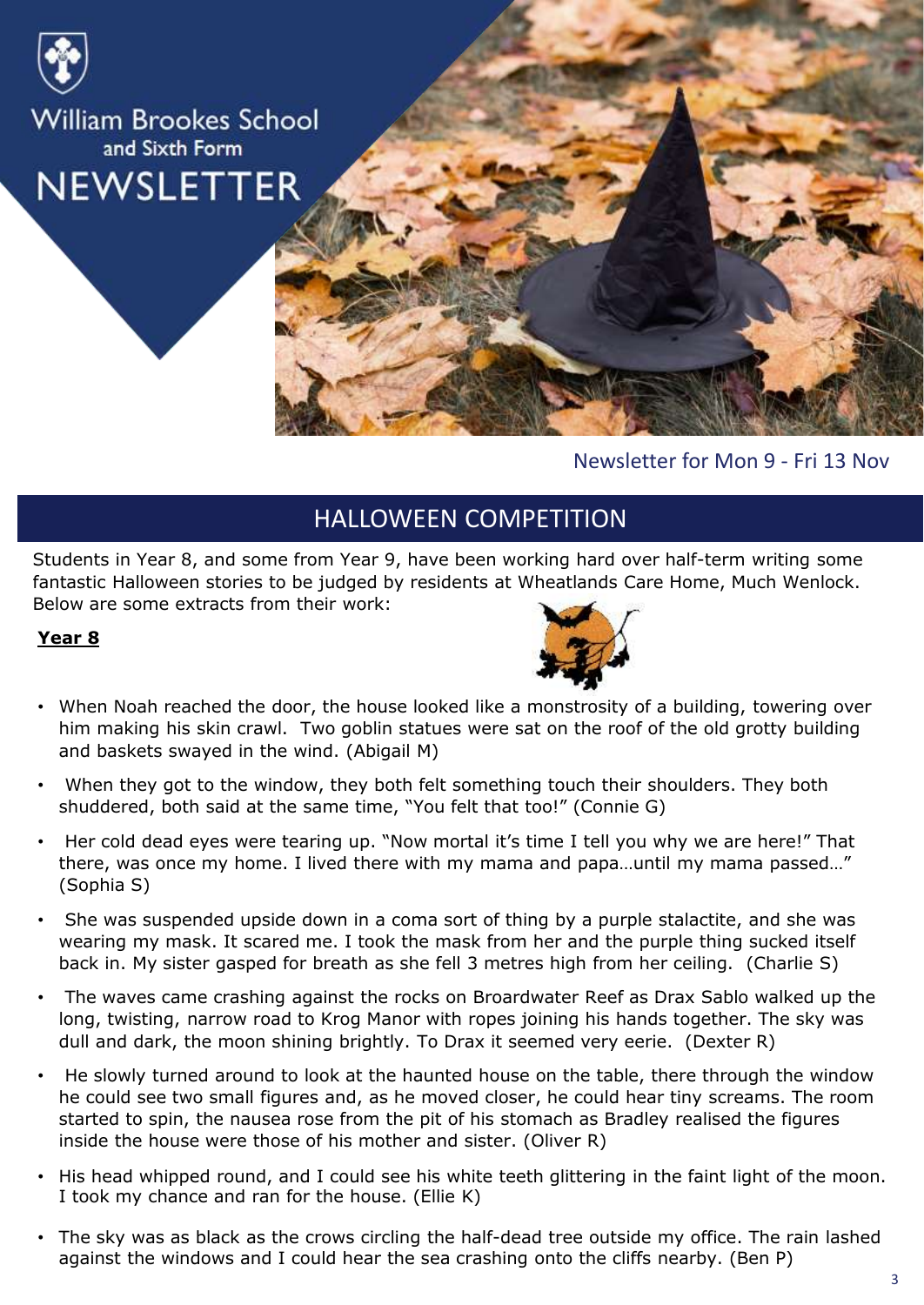

Newsletter for Mon 9 - Fri 13 Nov

#### HALLOWEEN COMPETITION

- An owl hooted, winds blowing in from the west a shrill scream coming from the woods followed by a chilling cackle, cold fog growing closer to the ground, the night closing in. (Lily W)
- The orphanage was dark, rundown and walls were falling down. It was pouring down and there was no one else around. (Elizabeth T)
- The ghosts return. But they don't come to do their business or scare the local people in the neighbourhood. No! They come for the boys. (Katie J)
- The sound of 'the ghost' starts getting closer and closer, but I try and ignore this one, but before I knew it the sound was crawling up my neck and into my ears. (Charlie B)

#### **Year 9**

- He turns to look at me, eyes all serious and goes, "He was a cannibal. It runs in the family. He killed himself when he knew what he'd done; their spirits are tied here. Good luck!" (Eleanor A)
- Luna recklessly tore apart crumpled newspapers and watched the pieces filter down onto the fire like burnt confetti: the roaring fireplace blazed on and consumed the pieces, tearing and leaping, a vicious creature. The embers lapped at the iron guard. (Rudie M)
- The soft autumn breeze passed through my golden hair as I listened to the open bird song. To my left, a pheasant squawked in terror as a fox stalked it from behind. (Delyth A)
- The noise became louder; it was heavy footsteps behind me. I was running now, running blindly through the darkness. (Hannah

**Which line was your favourite?**

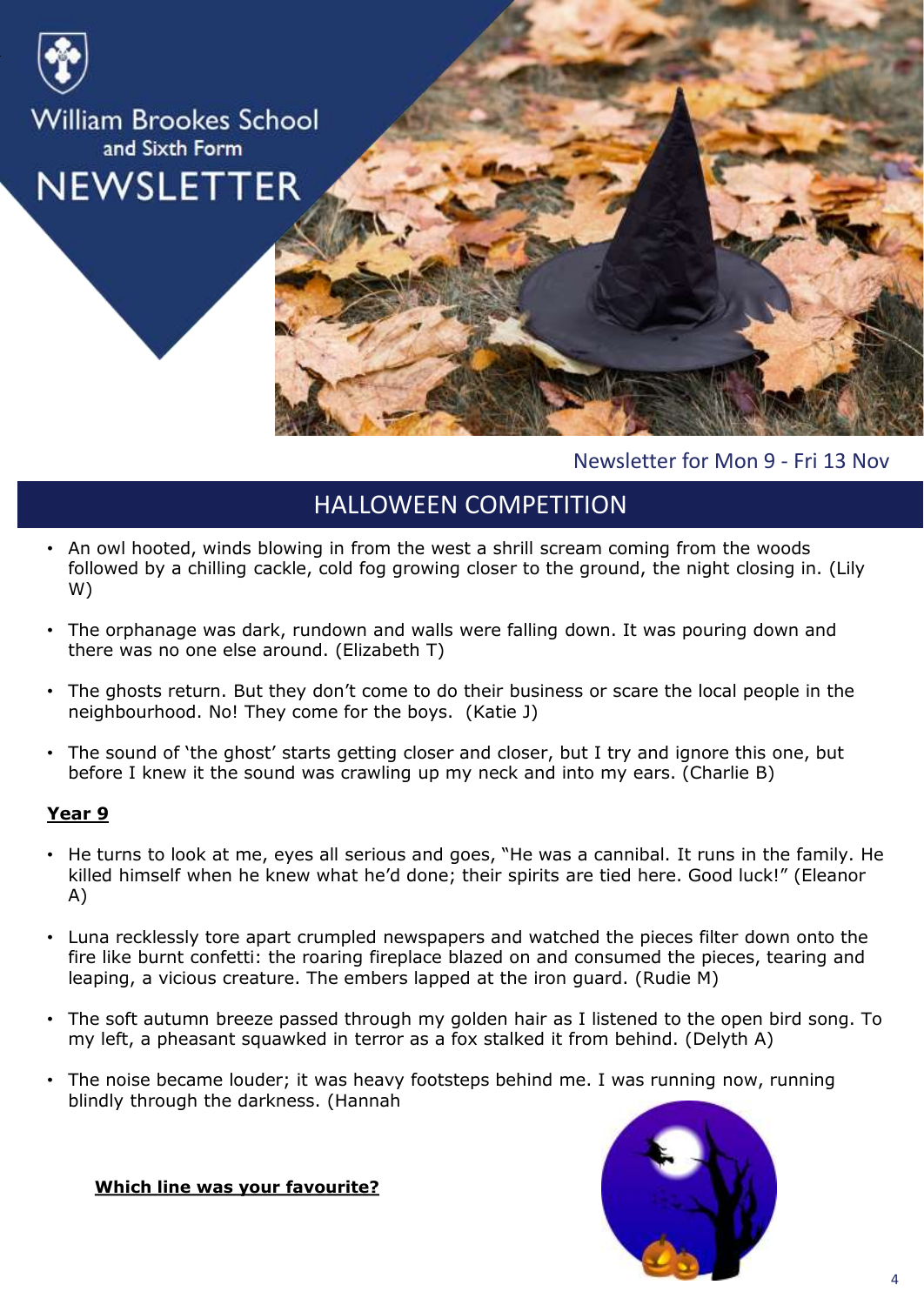

#### Newsletter for Mon 9 - Fri 13 Nov

#### DROP IT AND READ YRS 7 - 9

| <b>Monday 9 November</b>    | <b>PERIOD 2</b> |  |
|-----------------------------|-----------------|--|
| <b>Thursday 12 November</b> | <b>PERIOD 4</b> |  |

#### WOW – WORD OF THE WEEK

| Word of the<br>Week  | Candidate                                                                                                        |  |
|----------------------|------------------------------------------------------------------------------------------------------------------|--|
| <b>Word Type</b>     | <b>Noun</b>                                                                                                      |  |
| <b>Definition</b>    | one that aspires to or is nominated or<br>qualified for an office, membership, or<br>award                       |  |
| In a Sentence        | After a few words of greeting, each candidate was<br>directed to stand on either side of the raised<br>platform. |  |
| <b>Synonyms</b>      | Applicant, job-seeker, nominee, contestant                                                                       |  |
| <b>Subject Links</b> | History, PSHE, Politics, English                                                                                 |  |

#### SCHOLASTIC TEEN BOOK CLUB

Our **Scholastic Book Club is up and running!** Go to [https://schools.scholastic.co.uk/william](https://schools.scholastic.co.uk/william-brookes/digital-book-club)brookes/digital-book-club to browse the latest books and order online.

5 Please place your **order online by December 11th, 2020**.For **every £1 you spend** on this month's Book Club, **our school will earn 20p** in Scholastic Rewards.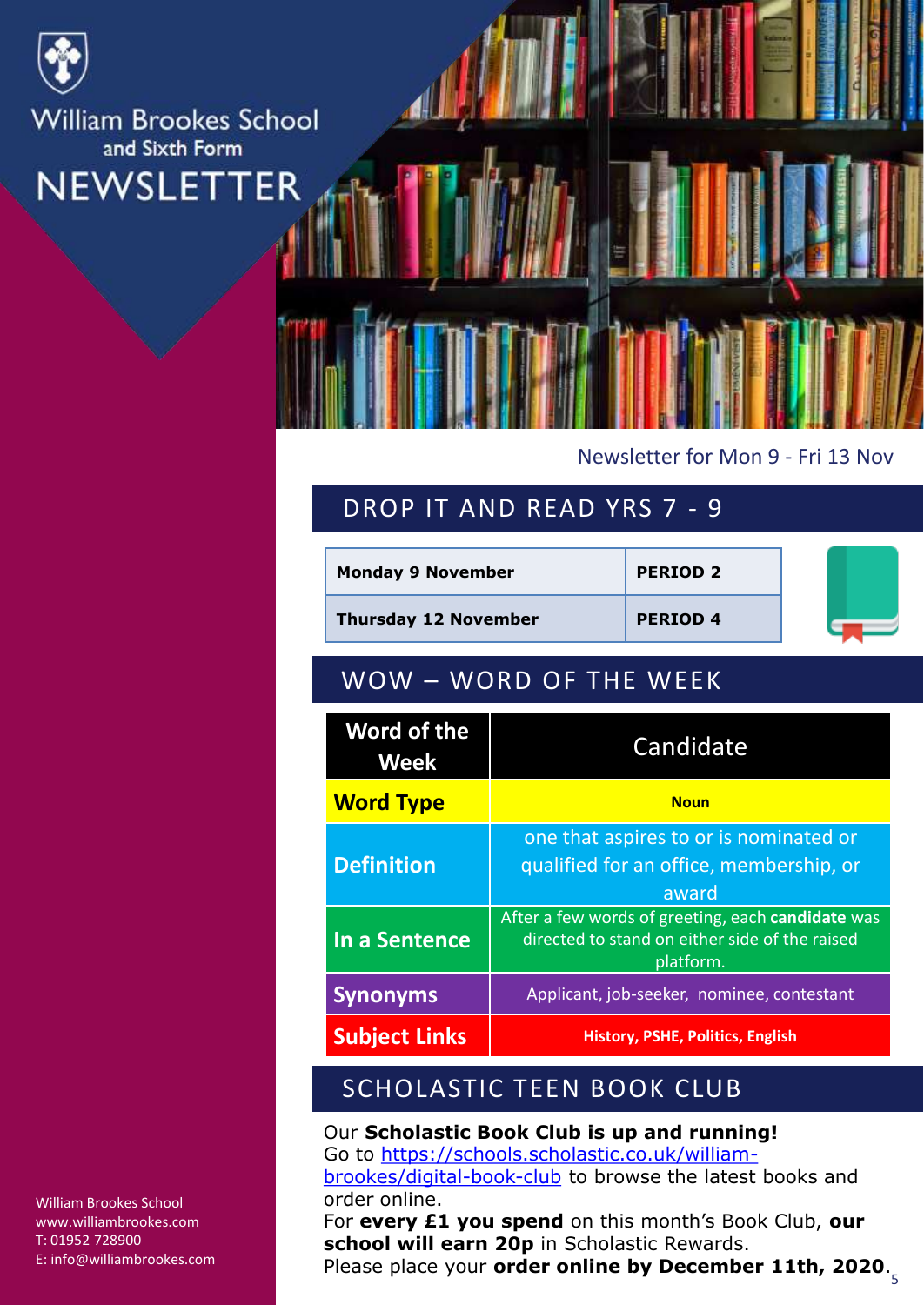



#### Newsletter for Mon 9 - Fri 13 Nov

#### OPEN EVENINGS

| Open days Open days - Always Check Prior to                       |                                                                    |                                                                                                                                                                                                                                                                                                        |
|-------------------------------------------------------------------|--------------------------------------------------------------------|--------------------------------------------------------------------------------------------------------------------------------------------------------------------------------------------------------------------------------------------------------------------------------------------------------|
| College /6 <sup>th</sup> form                                     |                                                                    | attending. Most now require you to book<br>online prior to event.                                                                                                                                                                                                                                      |
| WILLIAM<br><b>BROOKES</b><br>SCHOOL                               | William Brookes 6th Form<br>01952 728900<br>www.williambrookes.com | We are launching our virtual open evening<br>on Wednesday 11th November. Look out<br>for promotional material coming soon!<br>Want to know more about Sixth form life?<br>follow us on Instagram -<br>wbs_sixthform; email<br>sixthform@williambrookes.com OR<br>speak to Mrs Mincher and Mr Spilsbury |
| (Construction)<br>01952 468400<br>www.idsallschool.org            | Idsall School Post 16 training Centre                              | e-mail gnorthall@idsall.shropshire.sch.uk for<br>information on individual visits.                                                                                                                                                                                                                     |
| <b>Shrewsbury Colleges Group</b><br>01743 342342<br>www.scg.ac.uk |                                                                    | Due to Coxid 19, all open days and tasters<br>must be booked online in advance. These<br>events may be virtual<br>scg.ac.uk/events                                                                                                                                                                     |
|                                                                   |                                                                    | <b>Open Evenings</b>                                                                                                                                                                                                                                                                                   |
|                                                                   |                                                                    | English and Welsh Bridge (A-levels)<br>13 & 21 October, 4.15 pm to 8pm                                                                                                                                                                                                                                 |
|                                                                   |                                                                    | London Road (vocational)                                                                                                                                                                                                                                                                               |
|                                                                   |                                                                    | 5 November, 4.15pmto 8pm                                                                                                                                                                                                                                                                               |
|                                                                   |                                                                    | <b>Subject Tasters</b>                                                                                                                                                                                                                                                                                 |
|                                                                   |                                                                    | <b>English and Welsh Bridge</b><br>(A levels)<br>21 November, 9am to 1pm                                                                                                                                                                                                                               |
|                                                                   |                                                                    | London Road (vocational)                                                                                                                                                                                                                                                                               |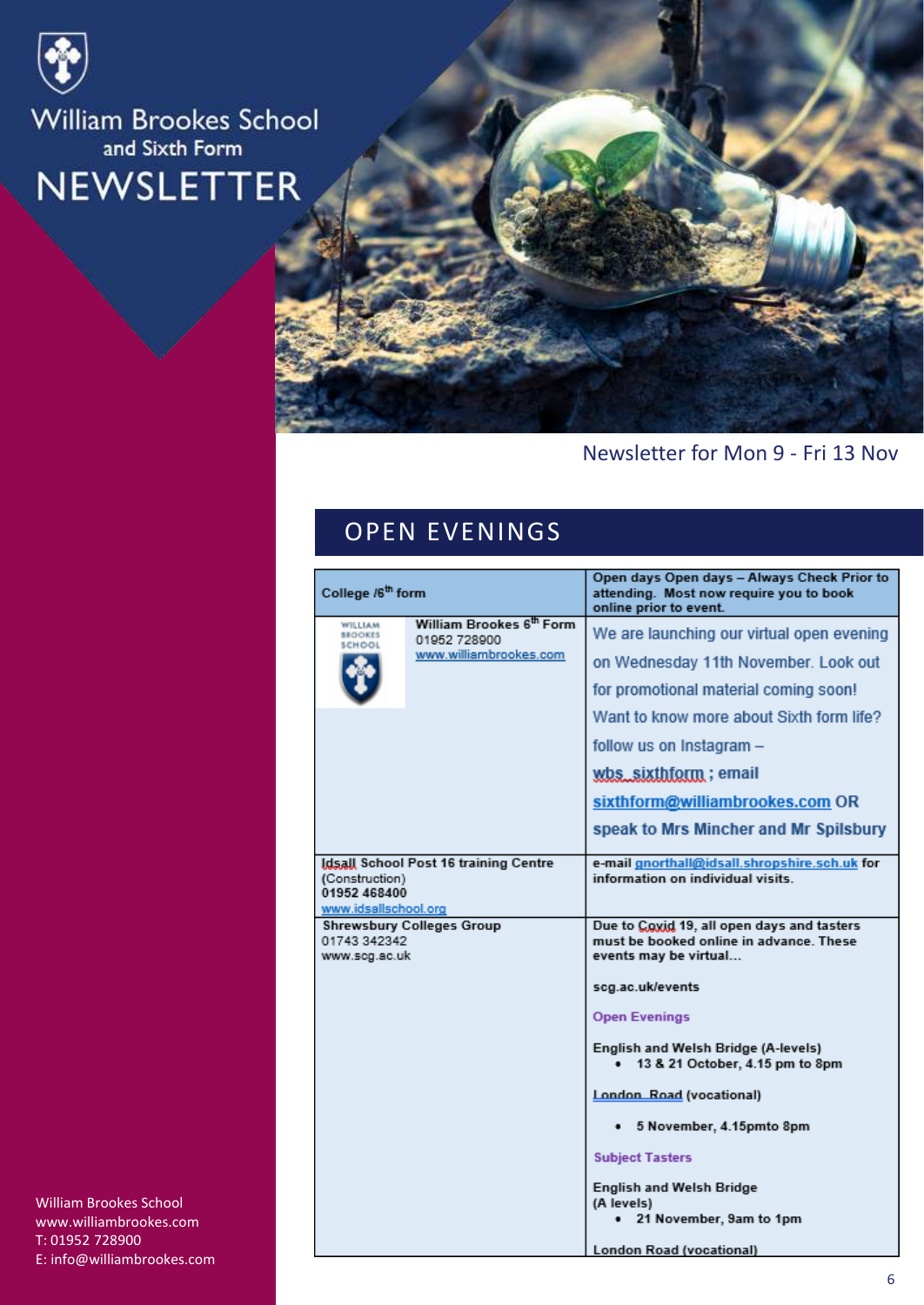

Programme Administrators

(Cheon Gwy)

COLLEGE

Admin<br>(Finance a

Mol of pride on your cam anication skills are with people at all levels **bo pridy as A Reing or** 

crowls Word version 6.0. aministration experience exectal and previous experience. saistrateting environment is NEP. Interview date: 18 May

preceivenave and efficient Companate programmes Sixteen School, you will be of televisit experience.

offier education or we a mature

**CORPORATE SALES EX** 

A Second

An experienced adm

regonere purchasing will be responsible for

invoices and maintain

experience of work a advantage. You must

communication skills

of people, post Re-

Further details

available from

**Burton Str.** 

 $(0115)$ 

 $121$   $p<sup>2</sup>$ 

#### Newsletter for Mon 9 - Fri 13 Nov

**Oriving**<br>Instructor

#### **OPEN EVENINGS**

t Not Recognised?

|                                                                  | w/c 24 November, 4pm to 6.30pm                                                             |
|------------------------------------------------------------------|--------------------------------------------------------------------------------------------|
|                                                                  |                                                                                            |
| <b>Telford College</b><br>01952 642200                           | <b>Virtual Open Event</b>                                                                  |
|                                                                  | telfordcollege.ac.uk/open-events                                                           |
| 01952 642237 (Student Services team)<br>www.telfordcollege.ac.uk | <b>Provisional Dates - book online</b>                                                     |
|                                                                  | Wednesday 14th October 2020                                                                |
|                                                                  | Wednesday 18th November 2020                                                               |
|                                                                  | Wednesday 20 <sup>th</sup> January 2021                                                    |
|                                                                  | Wednesday 23rd June 2021                                                                   |
|                                                                  | <b>Book a VIP tour</b>                                                                     |
|                                                                  | Telfordcollege.ac.uk/xin-tour                                                              |
| South Staffordshire College (Rodbaston,                          | Open day (physical currently)                                                              |
| Campus)                                                          |                                                                                            |
| 01785 712209<br>www.southstaffs.ac.uk                            | Rodbaston Saturday 17th October 10am - 1pm                                                 |
| South Staffordshire College                                      | Virtual Open day available on the website.                                                 |
| Horticulture, Animal Care, Agriculture,                          |                                                                                            |
| Country side and Game Mngt, Horse Mngt,                          |                                                                                            |
| Veterinary Care, Floristry, Agristem (land                       |                                                                                            |
| based technology)                                                |                                                                                            |
| North Shropshire College                                         | <b>Walford Campus (Land Based)</b>                                                         |
| www.nsc.ac.uk                                                    |                                                                                            |
| 01691 688000<br><b>WITH SHIPBIPSHIRE COLLEGE</b>                 | Saturday 17th October 2020 10am - 12 noon                                                  |
| Walford Campus (Near Baschurch,                                  | Saturday 6th February 2021 10am - 12 noon                                                  |
| Shrewsbury)<br>01939 262100                                      | Saturday 19th June 2021 10am - 12 noon.                                                    |
| - Animal care, Agriculture, Equine, Land                         |                                                                                            |
| and Environment and Motor Vehicle.                               |                                                                                            |
|                                                                  |                                                                                            |
| Kidderminster College                                            | Open Evenings on:                                                                          |
| COLLEGE                                                          |                                                                                            |
| 01562512003                                                      | Monday 12th October 2020<br>Tuesday 10 <sup>th</sup> November 2020                         |
| www.kidderminster.ac.uk/open                                     | Thursday 4 <sup>th</sup> February 2021                                                     |
| marketing@kidderminster.ac.uk                                    |                                                                                            |
|                                                                  | At this stage they don't know if they will be                                              |
|                                                                  | virtual or physical.                                                                       |
|                                                                  |                                                                                            |
|                                                                  | We are also offering phone interviews for                                                  |
|                                                                  | students who apply and as we understand how                                                |
|                                                                  | important it is for students to come into                                                  |
|                                                                  | college, we will be offering a campus tour<br>every first and last Wednesday of the month. |
|                                                                  |                                                                                            |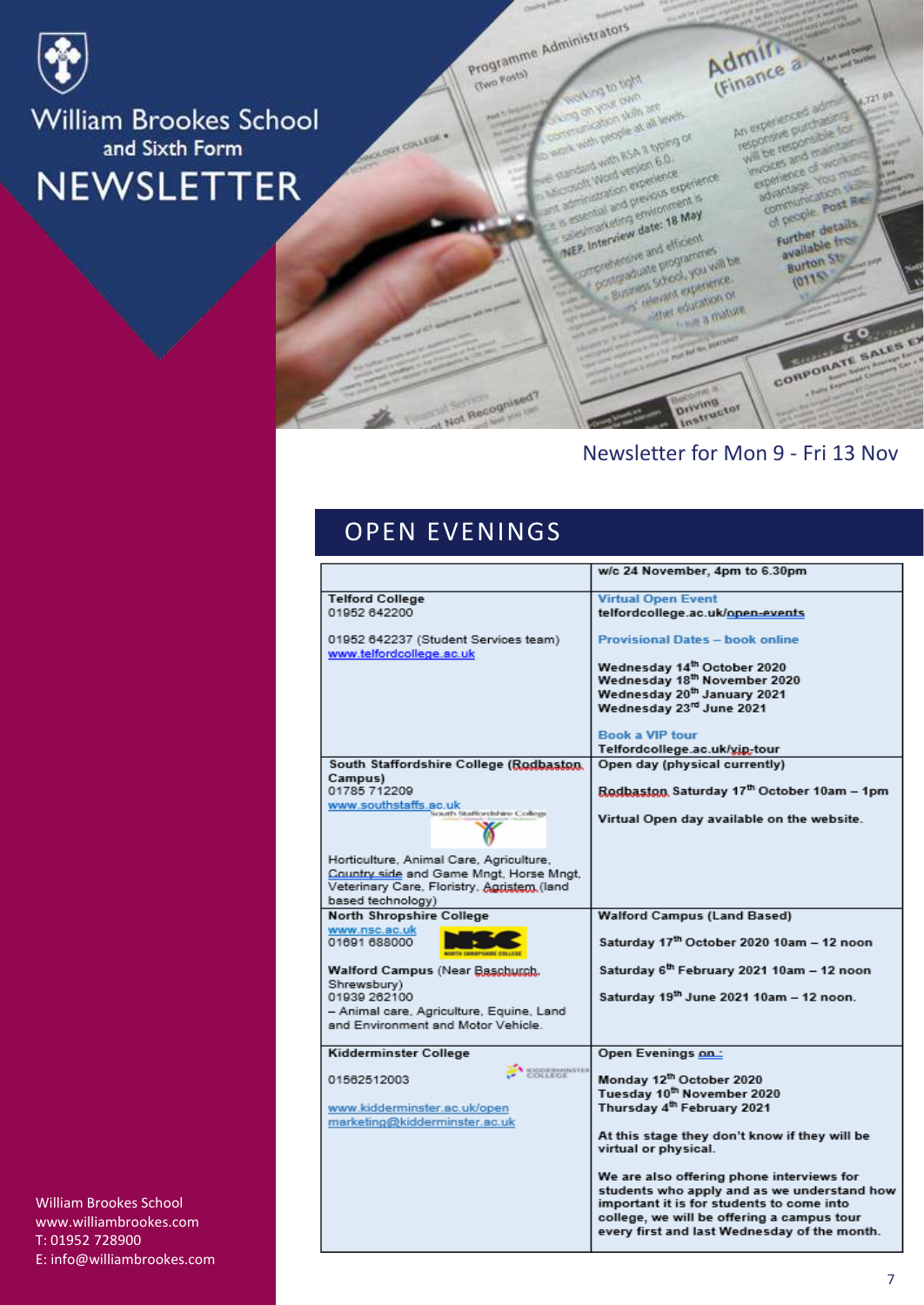

#### Newsletter for Mon 9 - Fri 13 Nov

#### OPEN EVENINGS

| <b>Coaching Connexions (Telford ADC)</b>                                                                                                          | For aspiring young footballers. BTEC 1 to 3 in<br>Sports (Football focus) at the Telford United<br><b>Football Ground.</b>                                                                                                                                                                                                  |
|---------------------------------------------------------------------------------------------------------------------------------------------------|-----------------------------------------------------------------------------------------------------------------------------------------------------------------------------------------------------------------------------------------------------------------------------------------------------------------------------|
| 01952 640064                                                                                                                                      | Contact-                                                                                                                                                                                                                                                                                                                    |
| 07769831829                                                                                                                                       | Edward.thorndyke@coachingconnexions.co.uk                                                                                                                                                                                                                                                                                   |
| <b>Crossbar College of Sport and Physical</b><br><b>Activity</b>                                                                                  | <b>BTEC Sport Level 3.</b><br><b>PE &amp; School Sport Apprenticeships Sports</b><br>Traineeships.                                                                                                                                                                                                                          |
| (Hadley Learning Centre or Lilleshall<br><b>National Sports Centre)</b><br>01952 677965<br>www.crossbarcoaching.com<br>admin@crossbarcoaching.com | e-mail or check website for open day dates                                                                                                                                                                                                                                                                                  |
|                                                                                                                                                   | Harrogate Army College                                                                                                                                                                                                                                                                                                      |
|                                                                                                                                                   | Each year AFC Harrogate open their doors for<br>people to come along and take a look at what<br>is on offer. If you're interested in finding out<br>more and coming to look around, contact your<br>local Army Career Office and they'll be happy<br>to book you a place. (Open days usually are in<br>February and March). |
|                                                                                                                                                   | 01743 232678 (Shrewsbury Army Careers<br>Office)                                                                                                                                                                                                                                                                            |
| <b>ARMY FOUNDATION COLLE</b>                                                                                                                      | 01902 423892 (Wolverhampton Army Careers<br>Office)                                                                                                                                                                                                                                                                         |
|                                                                                                                                                   | Both open 9am - 5.30pm Monday to Friday.                                                                                                                                                                                                                                                                                    |
|                                                                                                                                                   | NB Welbeck College is no longer taking<br>applications and closing shortly.                                                                                                                                                                                                                                                 |
| <b>Wolverhampton College</b>                                                                                                                      | <b>Open Events:</b>                                                                                                                                                                                                                                                                                                         |
| 01902 836000                                                                                                                                      |                                                                                                                                                                                                                                                                                                                             |
| www.wolvcoll.ac.uk                                                                                                                                | Wednesday 7 October 2020 4-7pm                                                                                                                                                                                                                                                                                              |
|                                                                                                                                                   | Saturday 28 November 2020 10am-2pm                                                                                                                                                                                                                                                                                          |
|                                                                                                                                                   | Saturday 23 January 2021 10am-2pm                                                                                                                                                                                                                                                                                           |
|                                                                                                                                                   | Wednesday 10 March 2021 4-7pm<br>Wednesday 5 May 2021 4-7pm                                                                                                                                                                                                                                                                 |
|                                                                                                                                                   | Saturday 19 June 2021 10am-2pm.                                                                                                                                                                                                                                                                                             |
|                                                                                                                                                   | *Online Open Events:                                                                                                                                                                                                                                                                                                        |
|                                                                                                                                                   | Wednesday 14 October 4-7pm                                                                                                                                                                                                                                                                                                  |
|                                                                                                                                                   | Wednesday 2 December 4-7pm                                                                                                                                                                                                                                                                                                  |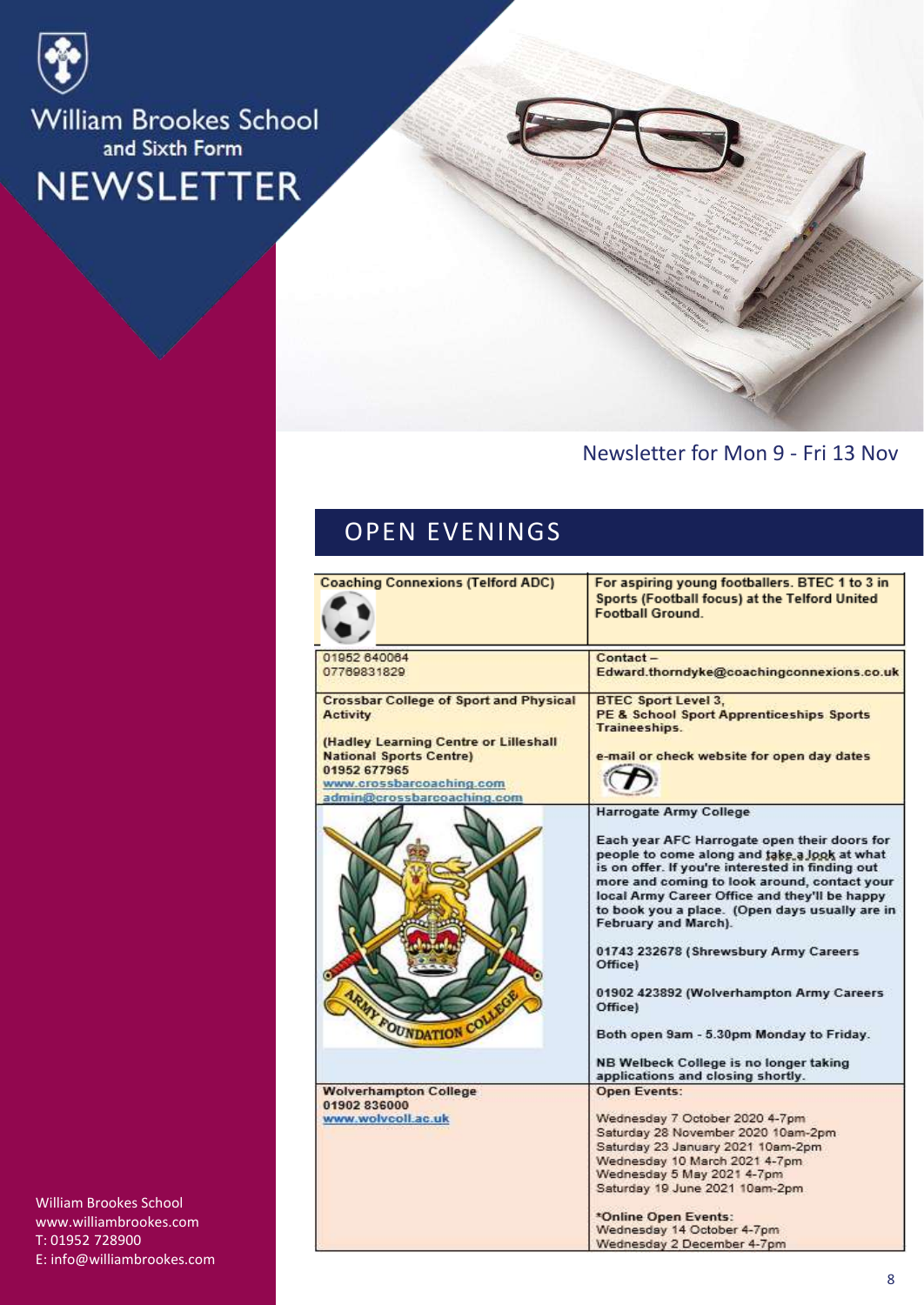

## **THURSDAY 12TH NOVEMBER** 18:00-19:30 20:00-21:30

Explore the roles of the RAF within an immersive, never-before seen virtual hangar with an opportunity to discover information on key roles, as well as chat live with a specialist RAF recruiter. All from the comfort of your own home.

- . Find out more about life in the RAF
- An immersive, interactive 360° experience
- . Find your force discover a role for you
- Download role specific information
- . Chat live with an RAF recruiter have your questions answered

**BOOK YOUR FREE TICKET NOW!** 

ARY



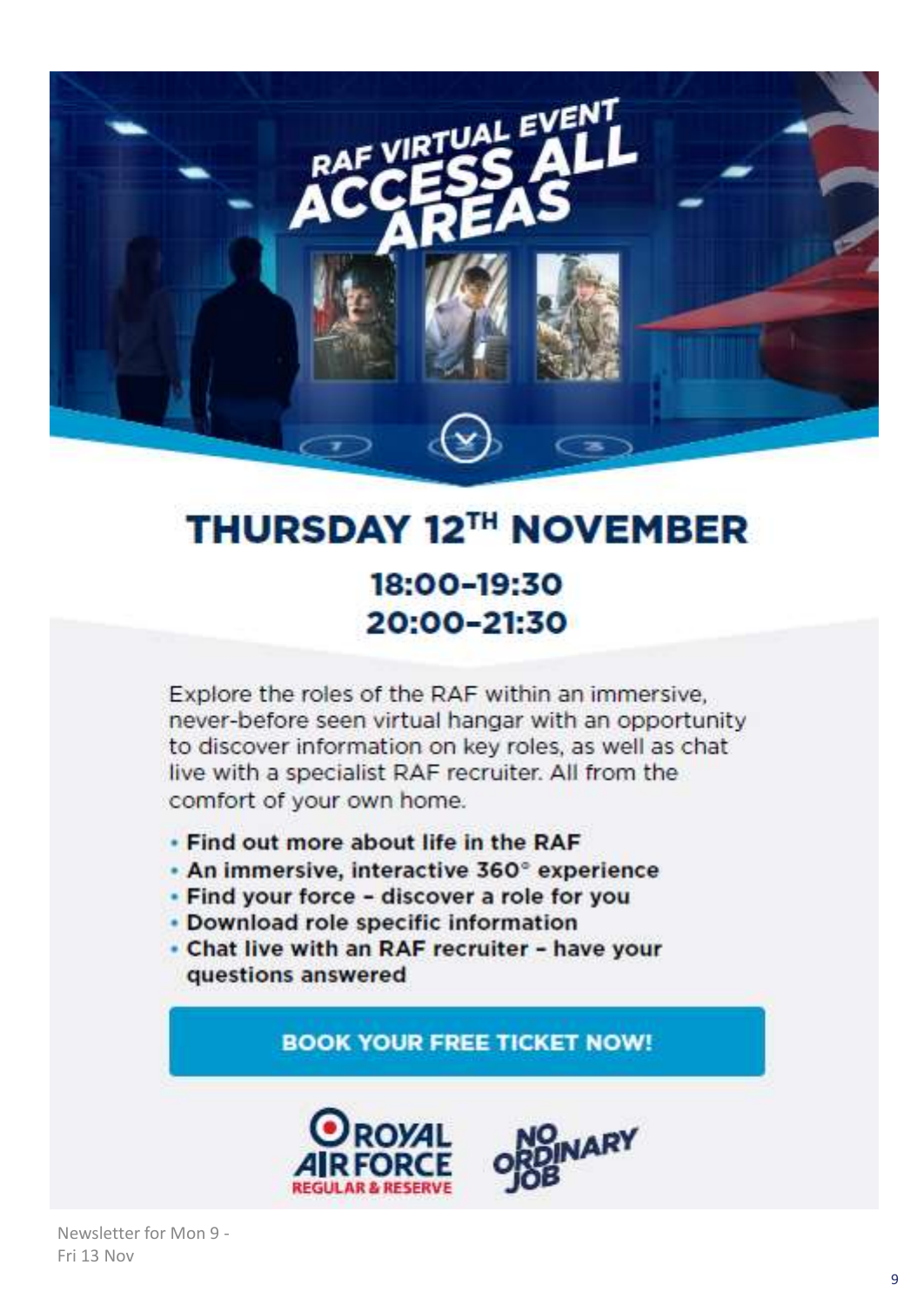

# **SIXTH FORM VIRTUAL OPEN EVENING** 2020

# Your Pathway To Future **Success**

**Launches Wednesday 11th November** 

C. 01952 728900 www.williambrookes.com

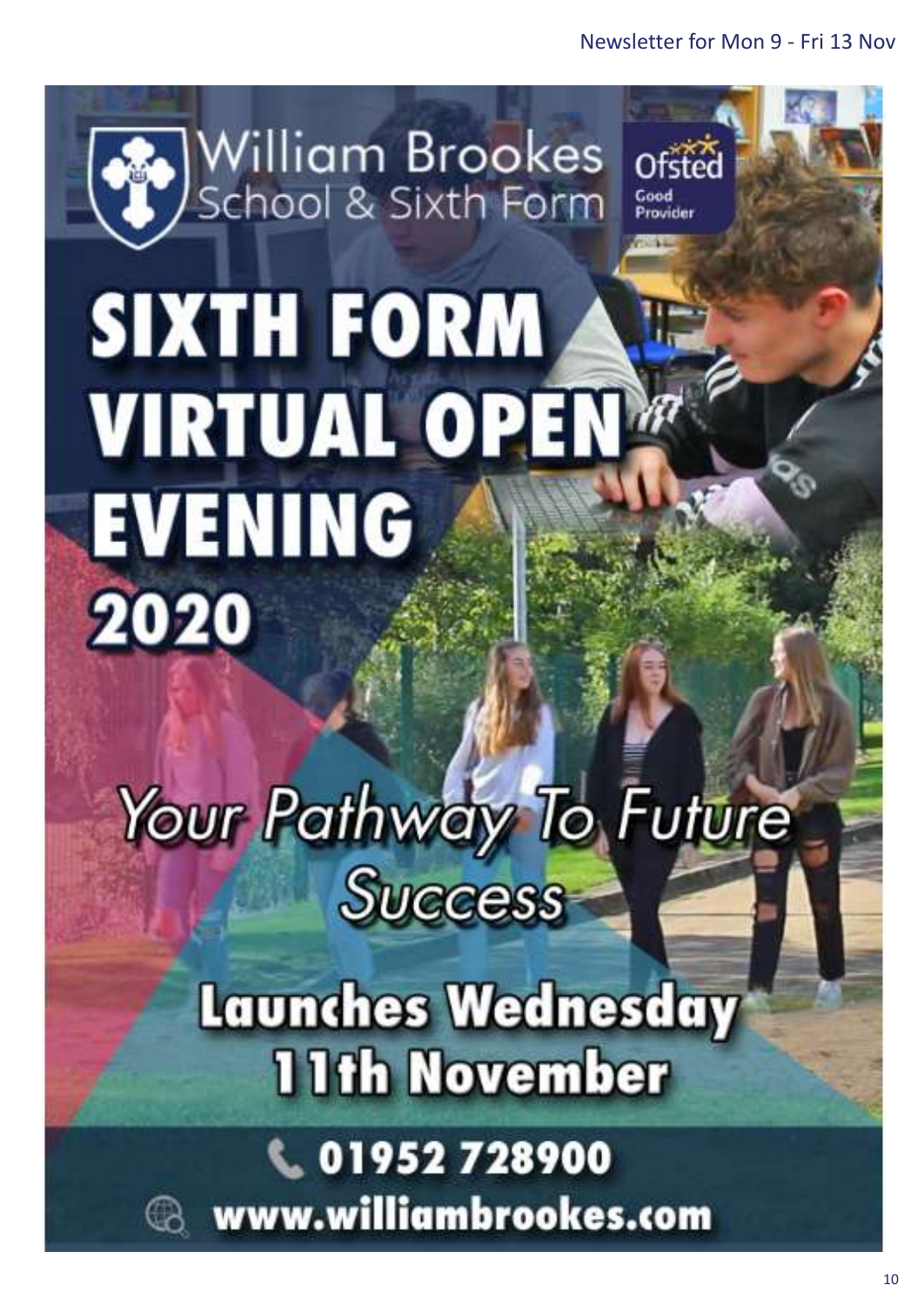

Want to be part of our 100 Club draw? Want to win cash prizes drawn each half term? Four cash prizes of £25, £15, £10 and £10 up for grabs!

To join our popular 100 Club, it costs £12 for the year and can be paid online via the School Gateway App.

If you are a friend of the school, you can also pay by bank transfer: SORT CODE: 20-77-85 ACC: 83822397 REF: [NAME]

Please email friendsofwbs@williambrookes.com to leave your contact details and address and to confirm you have entered.

Newsletter for Mon 9 -

Fri 13 Nov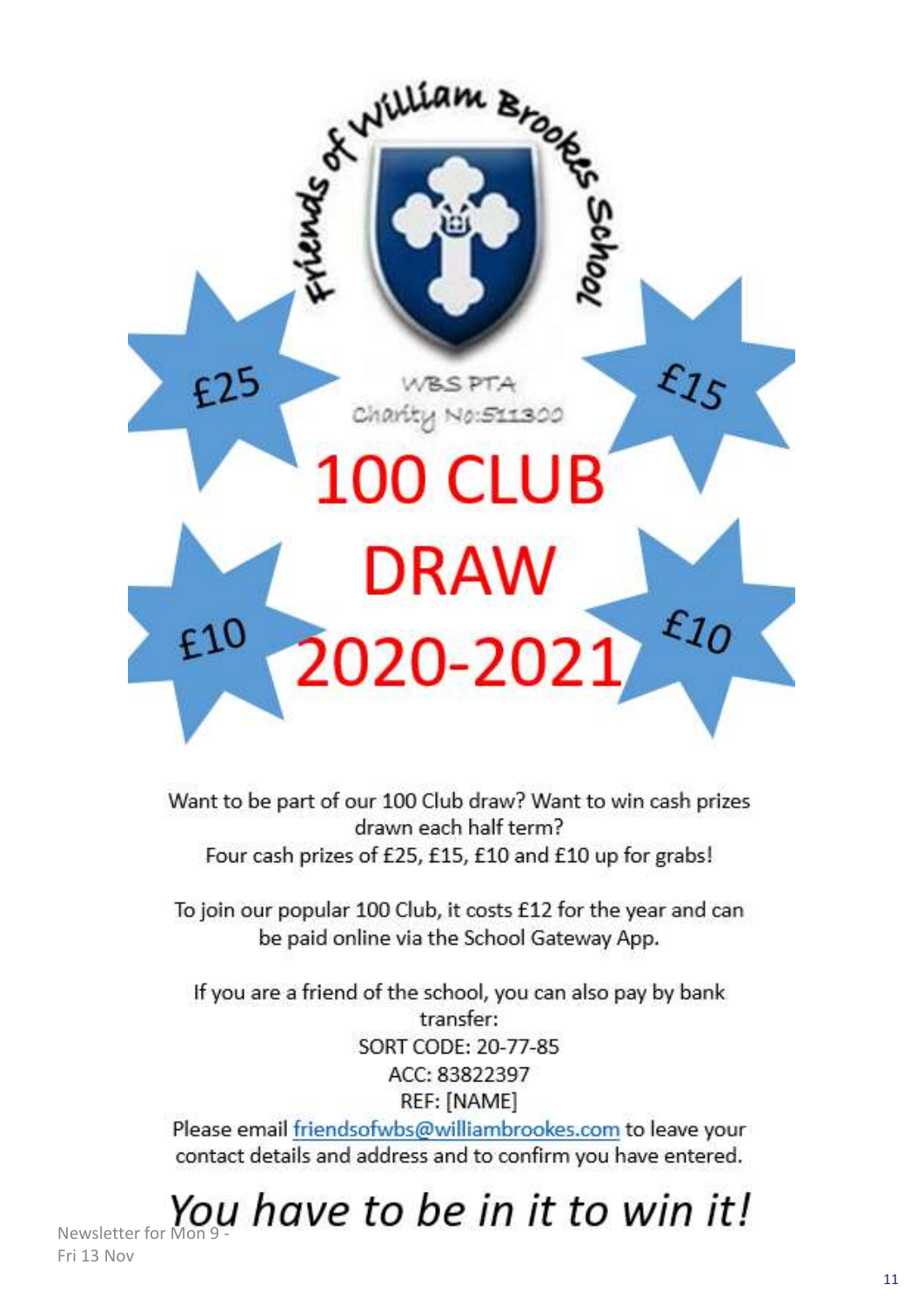to Telford C

#### **TELFORD COLLEGE**

# **OPEN EVENTS**

Explore our vibrant university-style campus, learn about your course and future options and meet your new classmates and tutors at our next open event.

- Discover our industry-standard facilities
- Get your first taste of college life
- Explore your career pathway and future options

#### **DISCOVER OUR VIRTUAL OPEN EVENT**

telfordcollege.ac.uk/open-events

DEFINE YOUR

## **PROVISIONAL** DATES

Wednesday 14th October 2020\*

Wednesday 18th November 2020\*

Wednesday 20th January 2021\*

Wednesday 23rd June 2021\*

aug nate that these dates may be ubject to change

O V El @TelfordCollege telfordcollege.ac.uk | 01952 642200

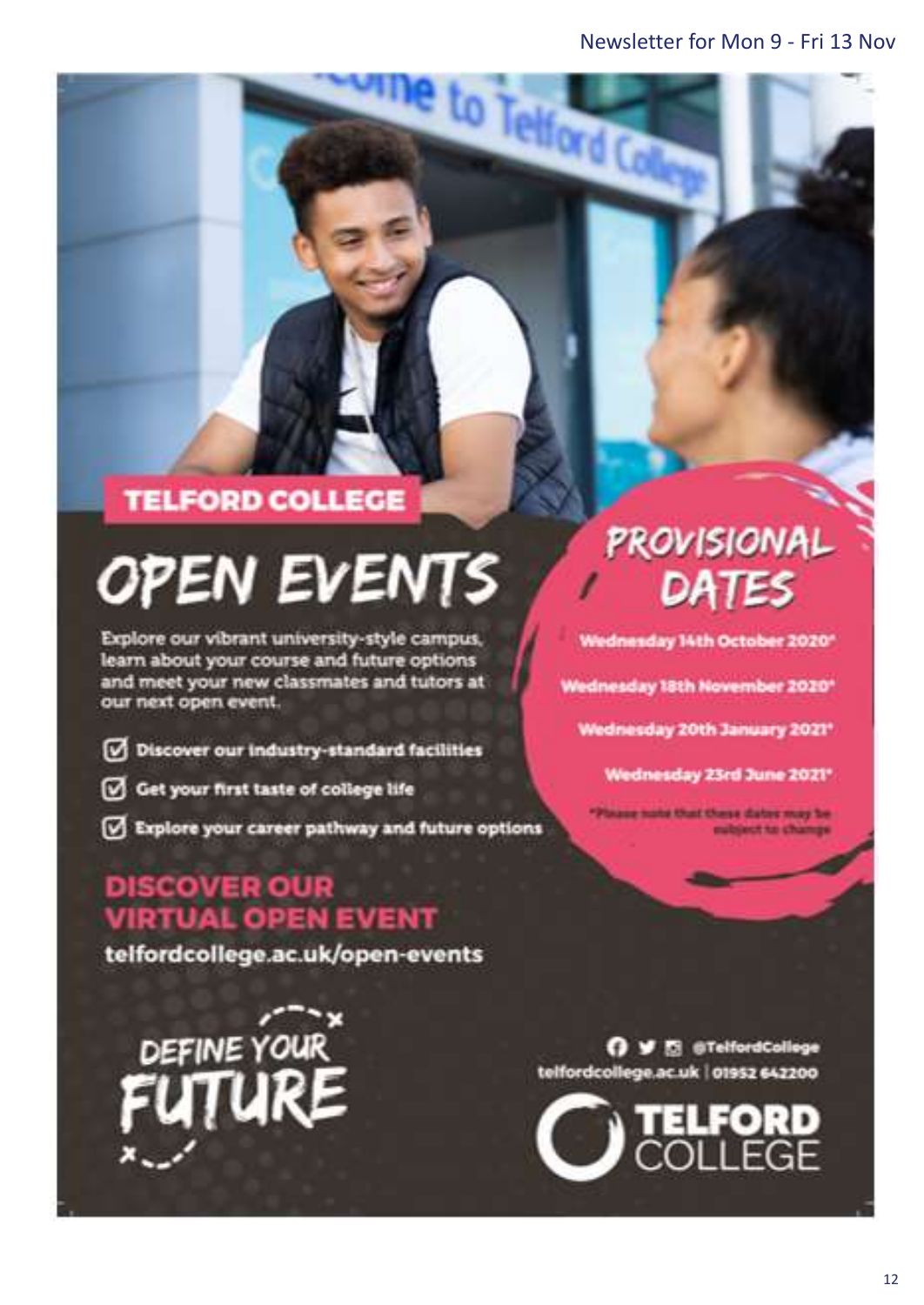



## **INSTRUMENT LESSONS**

The Music Heroes tutors are ready to deliver lessons face to face in your school! Our team of professional musicians are experienced tutors in all styles of music from Rock/Pop to classical and bluegrass.

All lessons are one to one and cost 610 for 20 minutes. Invoices are raised each HALF term and are sent directly to parents/carers by email. Feedback/practise notes are prepared by tutors and sent by email after each lesson. Guitars and ukuleles are available for hire. If you have any questions about how we operate, please email gayle@musicheroes.co.uk.

#### Piano / Keyboard Lessons Guitar (Acoustic and & Vocals Electric Tutors: Gayle Hitman Tutors: James Hickman, Caley Groves & Filip Williams Woodwind Drums

Tutor: Jenny Burgess

Tutor: Jon Harvey

#### Learn more about the Music

**Exam entry with ABRSM** 

Heroes team at

and Rock School

www.musicheroes.co.uk

We are happy to offer all students who are interested in learning one of the above instruments, a free taster lesson. If you would like to arrange this, please complete the taster request form and return this to the school office. We will then let you know when the taster lessons are taking place.